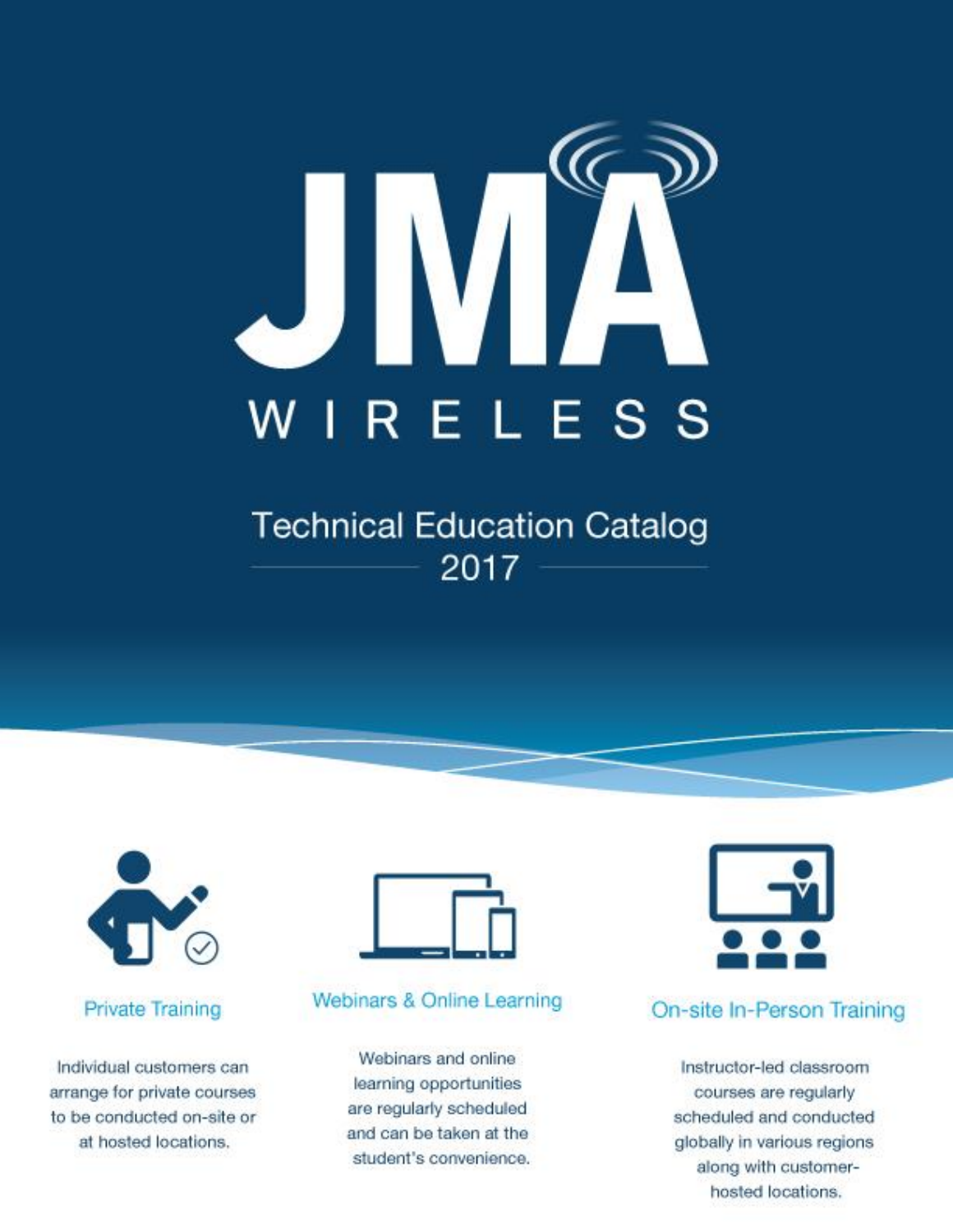

JMA Wireless Technical Education Series offers instruction for people designing, installing, and commissioning the JMA Wireless TEKO DAS Platform, Transmission Line Systems, FUZETM Platform and Antenna Systems. Learning opportunities include live, online instruction and instructor-led classroom courses.

| <b>Webinars</b>        |                                                                                                                    |                                           |                                                                                                                                                                      |  |
|------------------------|--------------------------------------------------------------------------------------------------------------------|-------------------------------------------|----------------------------------------------------------------------------------------------------------------------------------------------------------------------|--|
| <b>Audience</b>        | <b>Basic</b>                                                                                                       | <b>Advanced</b>                           | <b>PRO</b>                                                                                                                                                           |  |
| <b>Installer</b>       | <b>TEKO DAS Platform</b><br><b>RET Antenna Training</b><br>$\bullet$<br><b>FUZE Basic Training</b>                 | <b>TEKO DAS Installation</b><br>$\bullet$ |                                                                                                                                                                      |  |
| <b>Operations</b>      | <b>TEKO DAS Platform</b><br><b>TEKO DAS Installation</b><br><b>OMC</b><br>$\bullet$<br><b>RET Antenna Training</b> |                                           |                                                                                                                                                                      |  |
| <b>RF</b> engineer     | <b>TEKO DAS Platform</b><br><b>TEKO DAS Installation</b><br>$\bullet$<br><b>Public Safety</b><br>$\bullet$         |                                           | <b>TEKO DAS</b><br>$\bullet$<br>Commissioning<br>Prerequisite course:<br><b>TEKO DAS Installation</b><br>and Commissioning<br><b>Uplink Performance</b><br>$\bullet$ |  |
| <b>Design engineer</b> | <b>TEKO DAS Platform</b><br><b>Public Safety</b><br>$\bullet$<br><b>TEKO Components in</b><br>$\bullet$<br>iBwave  |                                           | <b>Uplink Performance</b><br>$\bullet$                                                                                                                               |  |

| <b>Classroom Training</b> |                                                                                                                                    |                                                                                                                              |                                                                                                                                       |  |
|---------------------------|------------------------------------------------------------------------------------------------------------------------------------|------------------------------------------------------------------------------------------------------------------------------|---------------------------------------------------------------------------------------------------------------------------------------|--|
| <b>Audience</b>           | <b>Basic</b>                                                                                                                       | <b>Advanced</b>                                                                                                              | <b>PRO</b>                                                                                                                            |  |
| <b>Installer</b>          | <b>Basic Connector</b><br>$\bullet$<br><b>RET Antenna Training</b><br><b>FUZE Digital Electricity</b><br>$\bullet$<br>Installation | <b>Advanced Connector</b><br>$\bullet$<br>Prerequisite course:<br><b>Basic Connector</b>                                     | <b>TEKO DAS Operations</b><br>$\bullet$<br>and Maintenance<br><b>TEKO DAS Installation</b><br>$\bullet$<br>and Commissioning          |  |
| <b>Operations</b>         | <b>Basic Connector</b><br>$\bullet$<br><b>RET Antenna Training</b><br>$\bullet$                                                    | <b>Advanced Connector</b><br>Prerequisite course:<br><b>Basic Connector</b><br><b>TEKO DAS Operations</b><br>and Maintenance | <b>TEKO DAS Installation</b><br>$\bullet$<br>and Commissioning                                                                        |  |
| <b>RF</b> engineer        |                                                                                                                                    | <b>TEKO DAS Installation</b><br>and Commissioning                                                                            |                                                                                                                                       |  |
| Design engineer           |                                                                                                                                    | Advanced<br>Configuration and<br>Architectural Design                                                                        | <b>TEKO DAS in iBwave</b><br>$\bullet$<br><b>Prerequisite: Requires</b><br>a current iBwaye level<br>one (or higher)<br>certification |  |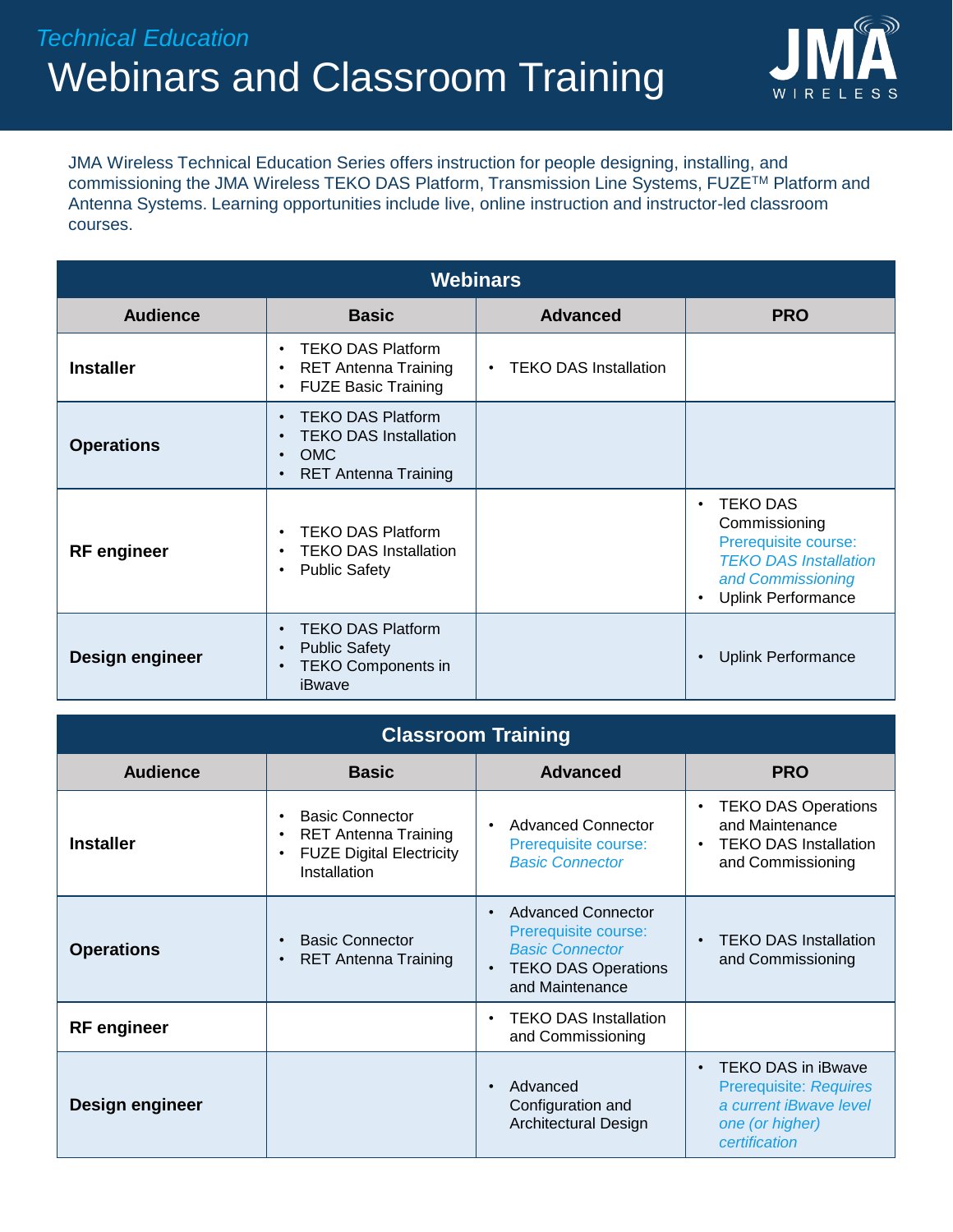

# Basic Connector Training Instructor-led, four-hour course



**Basic Connector** 

### **Overview**

This four-hour, technical, connector-and-tool training includes a presentation of features and benefits, failure mode, instructor demonstration of proper techniques and hands-on tech cable and connector jumper completion to ensure the audience has the ability and confidence to complete connector installation successfully. Once you successfully complete the training, you will receive a certification card.

## Target Audience

Technicians planning to install JMA Wireless compression connectors.

## **Requirements**

To ensure optimum delivery, we require the following:

- Two sessions per training request. A session is four hours in duration, with no more than eight and no fewer than four attendees per session.
- Training starts on time and ends as scheduled.
- JMA Wireless tools purchased prior to scheduling training. Location, seating, and tables provided by the customer. Proper cables provided by the customer.

## **Objectives**

After completing this course, the student will be able to:

- Install JMA Wireless connectors.
- Understand how to use and maintain JMA Wireless tools.
- Identify which connectors and tools are compatible with which cable types
- Understand the reasons for poor PIM and sweep test results.
- Reduce repeated trouble calls.
- Increase awareness of craftsmanship.

### Agenda

- JMA Wireless presentation.
- Connector and tool demonstration.
- Connector and tool preparation performed by attendees.

## Cancellation Policy

Reservations canceled within two weeks of the training date are subject to a \$2,000 cancellation fee.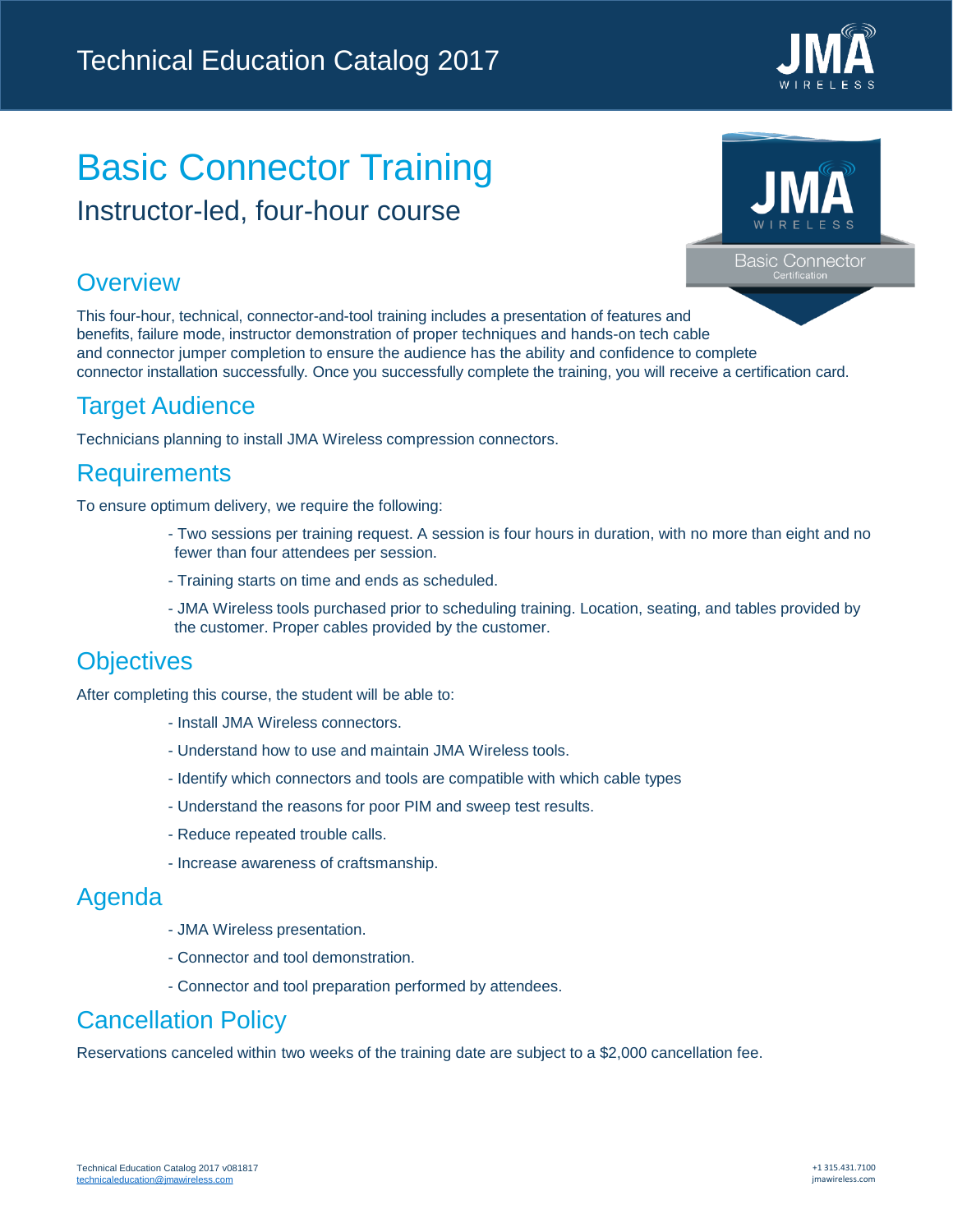

# Advanced Connector Training Instructor-led, four-hour course



Advanced Connector

### **Overview**

This carrier-sponsored, four-hour, advanced technical training class covers JMA Wireless connectors and tools for those contractors who have previously attended the JMA Wireless Basic Training class. It provides the carrier with a better understanding of how their contractors install JMA Wireless connectors. Testing for passive intermodulation (PIM) and maintenance of JMA Wireless tools and PIM test equipment are taught in depth. The JMA Wireless class is taught in cooperation with a PIM-test-set vendor (either Kaelus or Anritsu). Kaelus and Anritsu both audit the contractor's PIM test equipment and review the importance of testing for PIM, and provide a refresher of what PIM is. Once the contractor successfully completes the training, they will receive an advanced certification card, and the carrier sponsoring the training will also receive course results for their records.

## Requirements

To ensure optimum delivery, we require the following:

- Must be sponsored by a carrier or neutral host company.
- Each contractor attending must bring one set of JMA Wireless tools and one PIM test set.
- Individuals attending must have attended JMA Wireless Basic Training.
- Individuals attending must have installed JMA Wireless connectors for at least three months.
- Two sessions per training request, both of which are to start on time.
- Location, seating and tables provided by the carrier or neutral host company. Proper cables provided by the customer.

## **Objectives**

After completing this course, the student will:

- Refresh their knowledge of the installation and testing of JMA Wireless connectors.
- Increase their understanding of how to properly maintain JMA Wireless tools and conduct a tool audit.
- Build three jumpers and pass two of three with PIM results -153 dB or better.
- Correctly answer 16 of 20 questions.

#### Agenda

- JMA Wireless tool audit
- Kaelus/Anritsu test set audit
- JMA Wireless presentation on new products
- Quick review of JMA Wireless connector installation
- Teams of two building three jumpers and passing two of three with a -153 dB or better
- JMA Wireless questioner hands out test. Participants correctly answer 16 of 20.

## Cancellation Policy

Reservations canceled within two weeks of the training date are subject to a \$2,000 cancellation fee.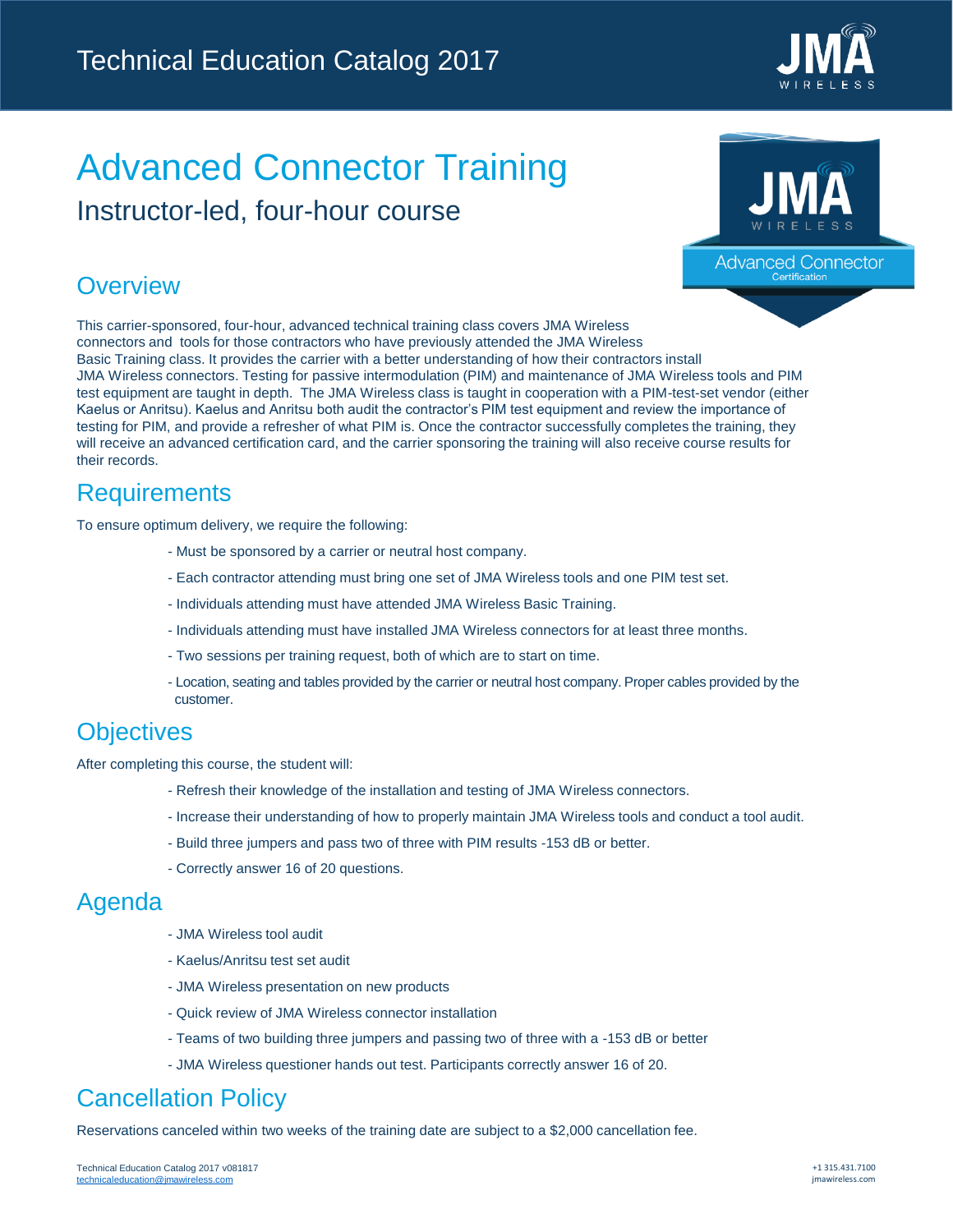

**RET Antenna** Certification

# RET Antenna Training Instructor-led, two-hour course

## **Overview**

This two-hour, carrier or neutral host company sponsored JMA Wireless Remote Electrical Tilt Workshop encourages discussion and continued learning of JMA Wireless RET products, AISG 2.0, and troubleshooting tips.

## **Requirements**

To ensure optimum delivery, we require the following:

- One session per training request. A session is two hours in duration with no more than 10 and no fewer than eight technicians attending per session.
- Need to have read the JMA Wireless PCU-220 user guide and have our graphical user interface installed on your laptop before attending.
- Location, seating, power, and projector provided by the customer.
- Training starts on time and ends as scheduled.

## **Objectives**

After completing this course, the student will be able to:

- Connect a JMA Wireless controller to a laptop.
- Configure a JMA Wireless RET motor.
- Troubleshoot RET issues.
- Understand AISG 2.0 and RET system diagrams.
- Increase awareness of JMA Wireless RET products.

### Agenda

- JMA Wireless presentation of features, common RET configurations, troubleshooting review.
- Instructor demonstration on using the graphical user interface, hands-on tech software, controller, motor.
- RET AISG 2.0 review.
- Student hands-on RET operations from GUI to the motor.
- Questions and answers.

## Cancellation Policy

Reservations canceled within two weeks of the training date are subject to a \$2,000 cancellation fee.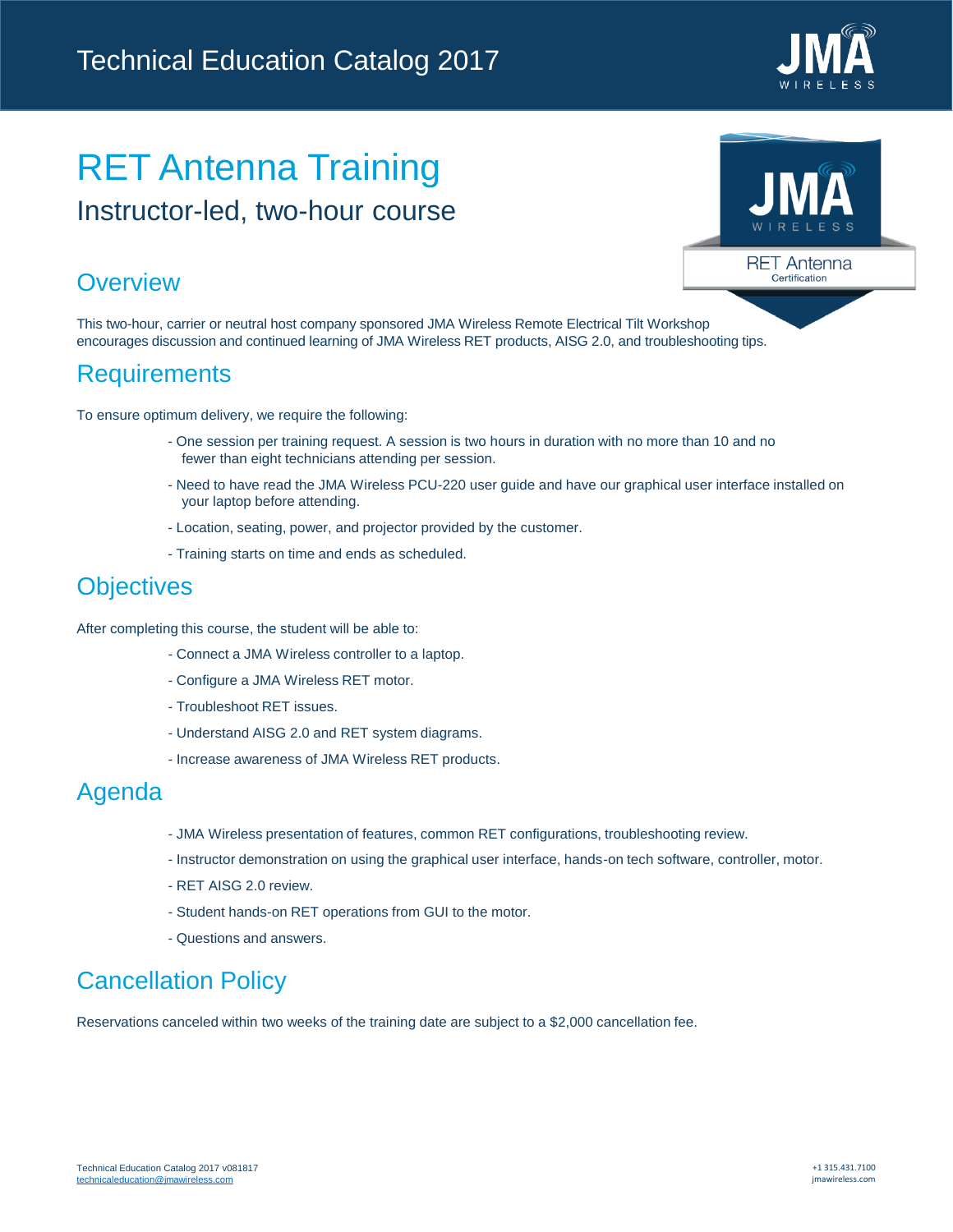

# JMA Wireless Public Safety Webinar

### **Overview**

This 1.5-hour interactive webinar provides an overview of the JMA Wireless Public Safety products, main features, and key benefits.

## Target Audience

JMA Wireless partners, system integrators, DAS designers, technical staff, sales and marketing

## **Prerequisite**

Basic knowledge of Radio Frequency (RF), Signal Boosters and Distributed Antenna Systems (DAS)

## **Objectives**

After completing this course, the student will be able to:

- Differentiate between Distributed Antenna Systems (DAS) and Signal Boosters
- Identify the different types of signal boosters
- Describe the Public Safety product families
- Describe the Public Safety DAS architecture
- Explain filtering options
- List the key performance differentiators

- Signal Booster Overview
- Adjustable Bandwidth signal Boosters
- Digital Signal Boosters
- Public Safety DAS
- NEMA4X External duplexer options
- NMS-FOMS
- Public safety solution cabinet
- Project Checklist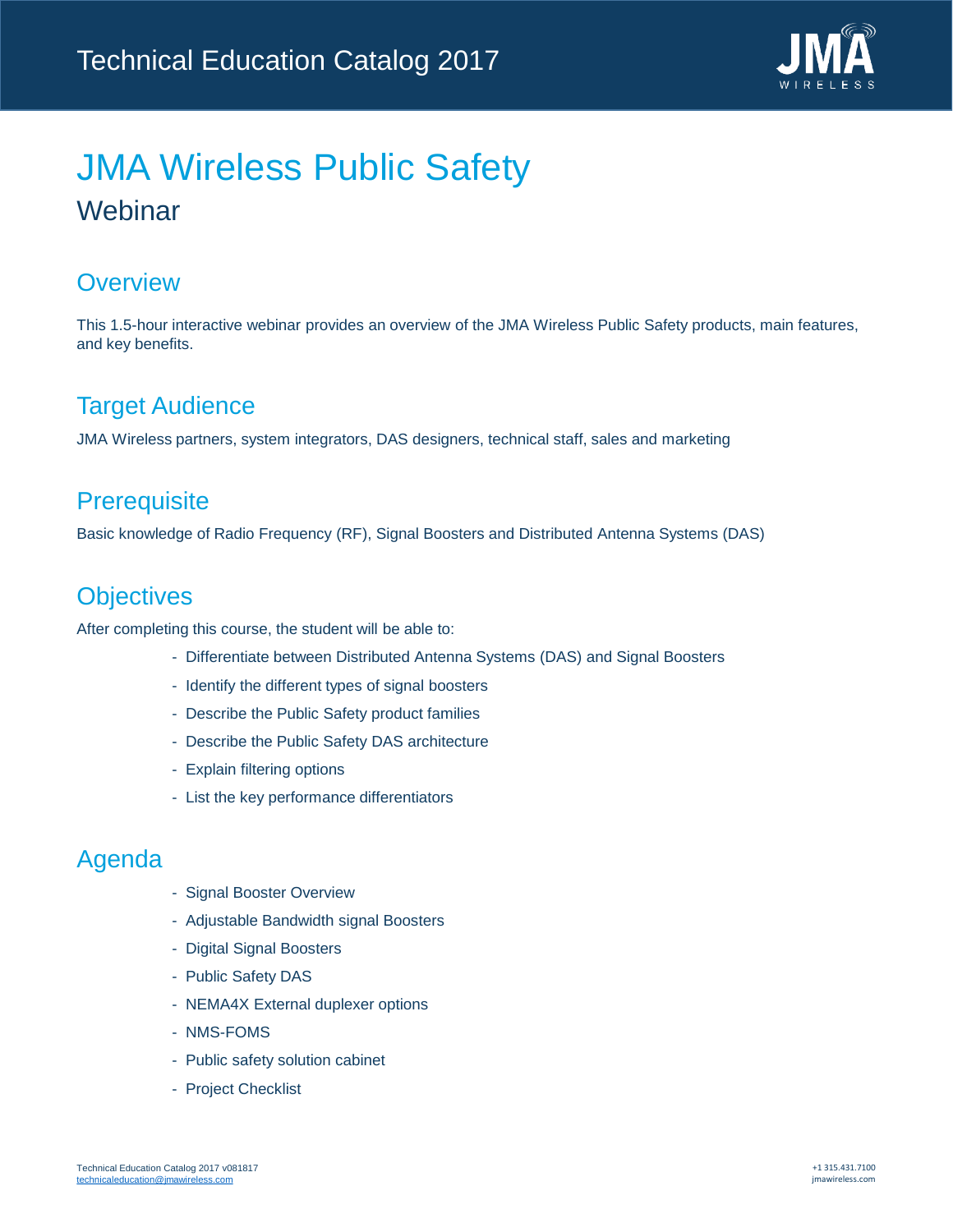

# TEKO DAS Platform Overview Webinar

## **Overview**

This 1.5-hour interactive webinar provides those working with Distributed Antenna Systems with an overview on the JMA Wireless TEKO DAS product line components, main features, and key benefits. The webinar is a basic walk-through of the Radio Frequency (RF) end-to-end chain and TEKO DAS functions.

## Target Audience

JMA Wireless partners, system integrators, DAS designers, technical staff, sales and marketing

## **Prerequisite**

Basic knowledge of Radio Frequency (RF) and Distributed Antenna Systems (DAS)

## **Objectives**

After completing this course, the student will be able to:

- Describe end-to-end TEKO DAS platform, from RF source to Remote Unit.
- Identify and describe the function of the DAS platform components.
- Define the system RF and optical input/output, fiber link budget and remote unit (RU) power classes.
- Select the appropriate point of interface (POI) for a given application.
- Describe the optical topologies that use standard OTRX, point-to-point link and DWDM modules.
- Describe the supervision, monitoring, and power options available.
- Identify the principal product advantages while adopting TEKO DAS.
- Explain the process to achieve TEKO DAS certification.

- TEKO DAS product overview
- Master and remote unit specifications
- Point-to-point links and DWDM modules
- OMT and OMC
- Multiband Spectrum Analyzer (MSA)
- Digital Electricity™
- Principal product advantages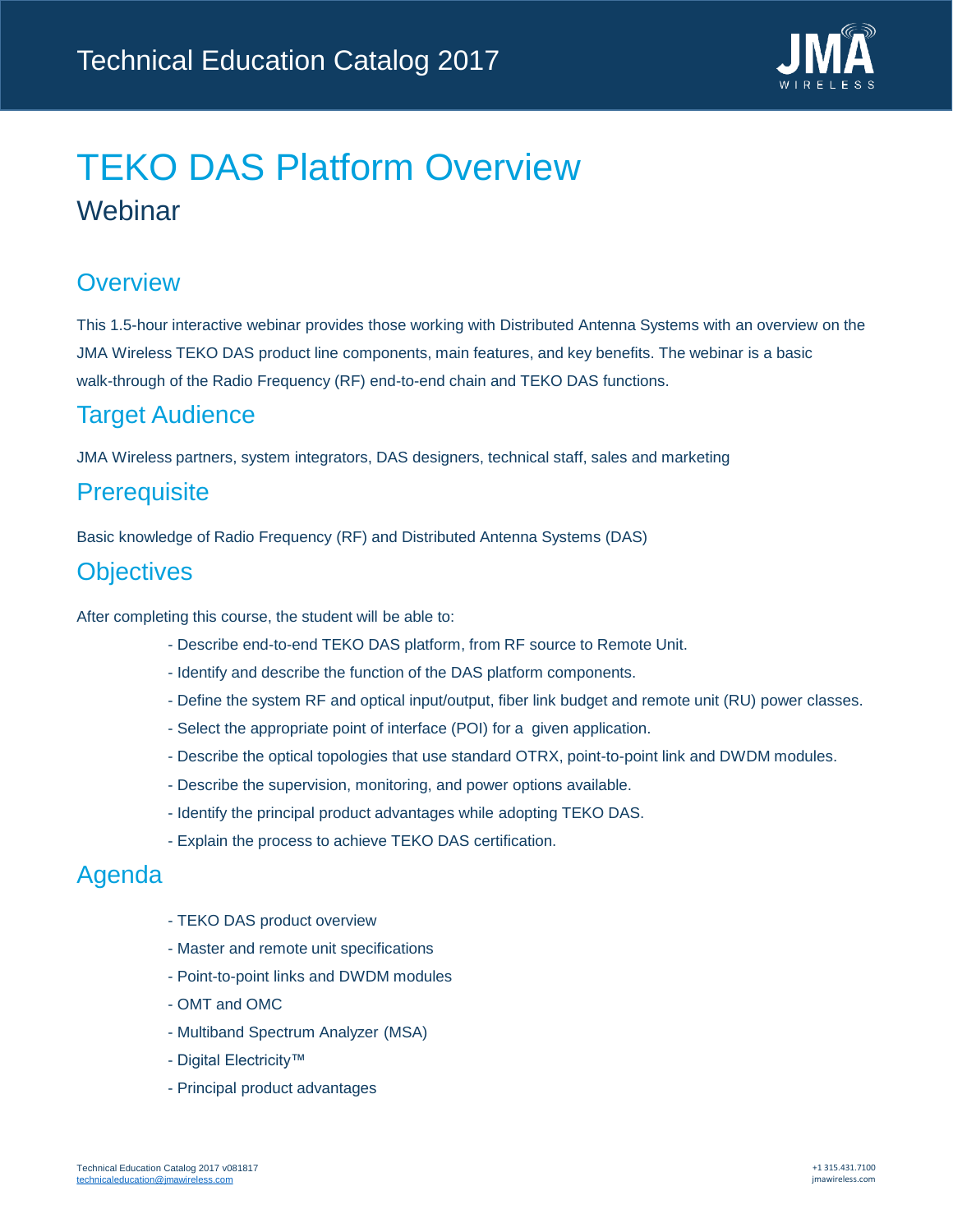

## TEKO DAS Installation & Commissioning Certification Instructor-led, two-day course

### **Overview**

This hands-on technical certification course provides students with the experience required to install, commission and maintain the JMA Wireless TEKO DAS platform.

## Target Audience

JMA Wireless customers and partner system integrators, installers, RF engineers, technicians, and operations personnel.

### **Prerequisite**

#### All: Laptop computer

Commissioning: Working knowledge of RF and current air-link modulation schemes (3G/4G). Experience using RF test equipment.

### **Objectives**

After completing this course, the student will be able to:

- Explain the DAS installation steps.
- Install provided DAS equipment and verify proper operation.
- Identify the system RF input/output, fiber link budget, and power specifications.
- With a given installation and RF signaling, demonstrate ability to measure, calculate, and adjust the downlink (DL) and uplink (UL) gain settings.
- Perform system settings, changes, status, alarm verification, downloads and troubleshooting using the OMT on a given installation.
- List and demonstrate the steps required to commission a given DAS.

- Session 1: Product overview
- Session 2: Installation
- Session 3: Operation maintenance terminal
- Session 4: RF commissioning
- Session 5: Testing, troubleshooting, and maintenance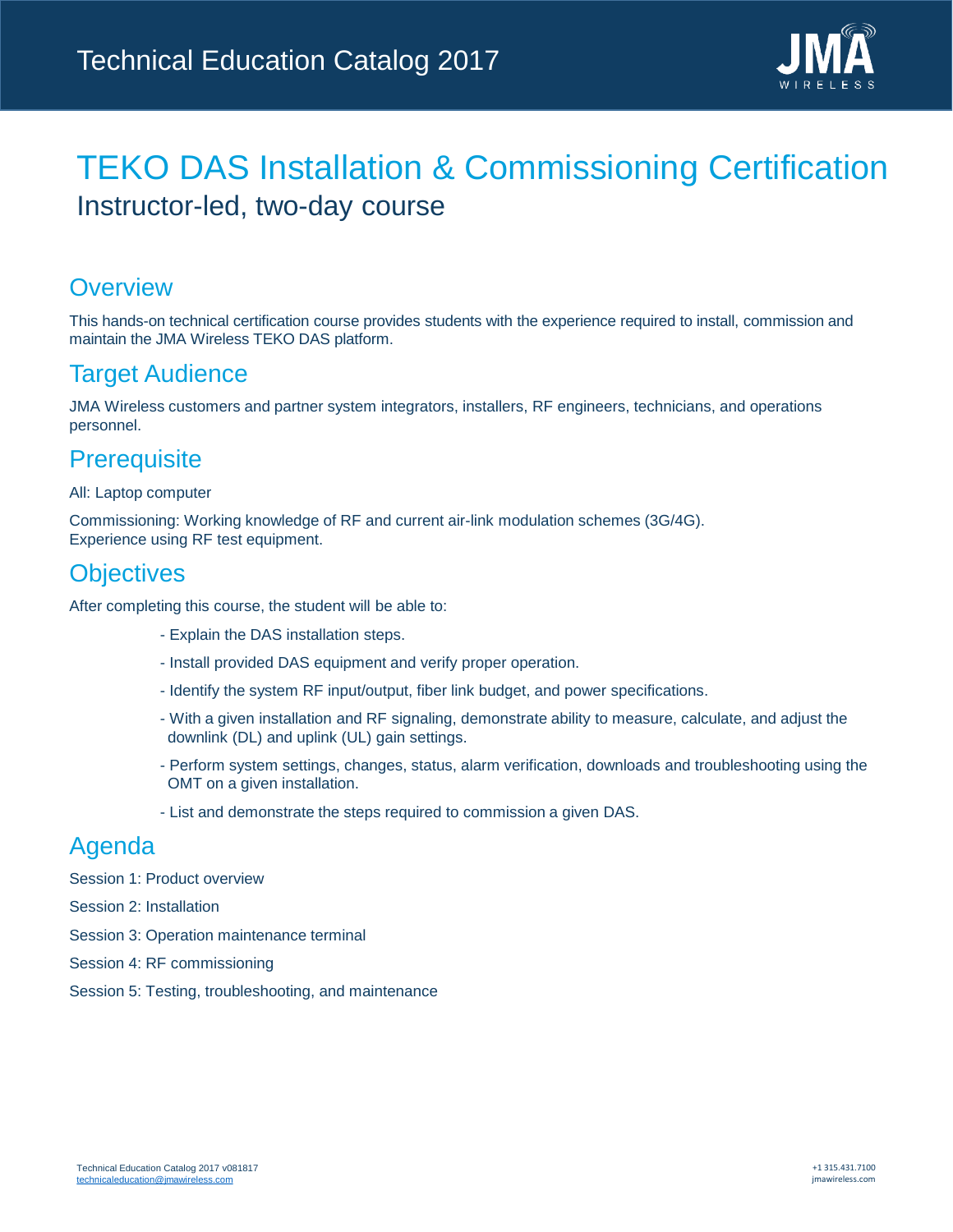

## TEKO DAS Operation and Maintenance Instructor-led, one day course

### **Overview**

This 1 day hands-on technical course covers the TEKO DAS Operation and Maintenance Terminal, basic troubleshooting and operational best practices to provide students with the experience necessary to maintain and troubleshoot the JMA Wireless TEKO DAS platform.

#### Target Audience

JMA Partners, System Integrators, RF Engineers, Technicians and Operations personnel.

#### **Prerequisite**

Laptop computer, Working knowledge of RF and current air-link modulation schemes (3G/4G).

Experience using RF and optical test equipment.

### **Objectives**

After completing this course, the successful student will be able to:

- Identify the system RF input/output, fiber link budget, and power specifications.
- With a given installation and RF signaling, demonstrate ability to identify faults and conducted corrective actions.
- Perform system settings, changes, status, alarm verification, downloads and troubleshooting using the OMT on a given installation.
- List the steps required to commission a given DAS.
- Pass Assessment

- TEKO DAS System overview
- Basic DAS Installation and best practices
- Operation maintenance terminal
- Testing, troubleshooting, and maintenance
- RF commissioning Overview
- Assessment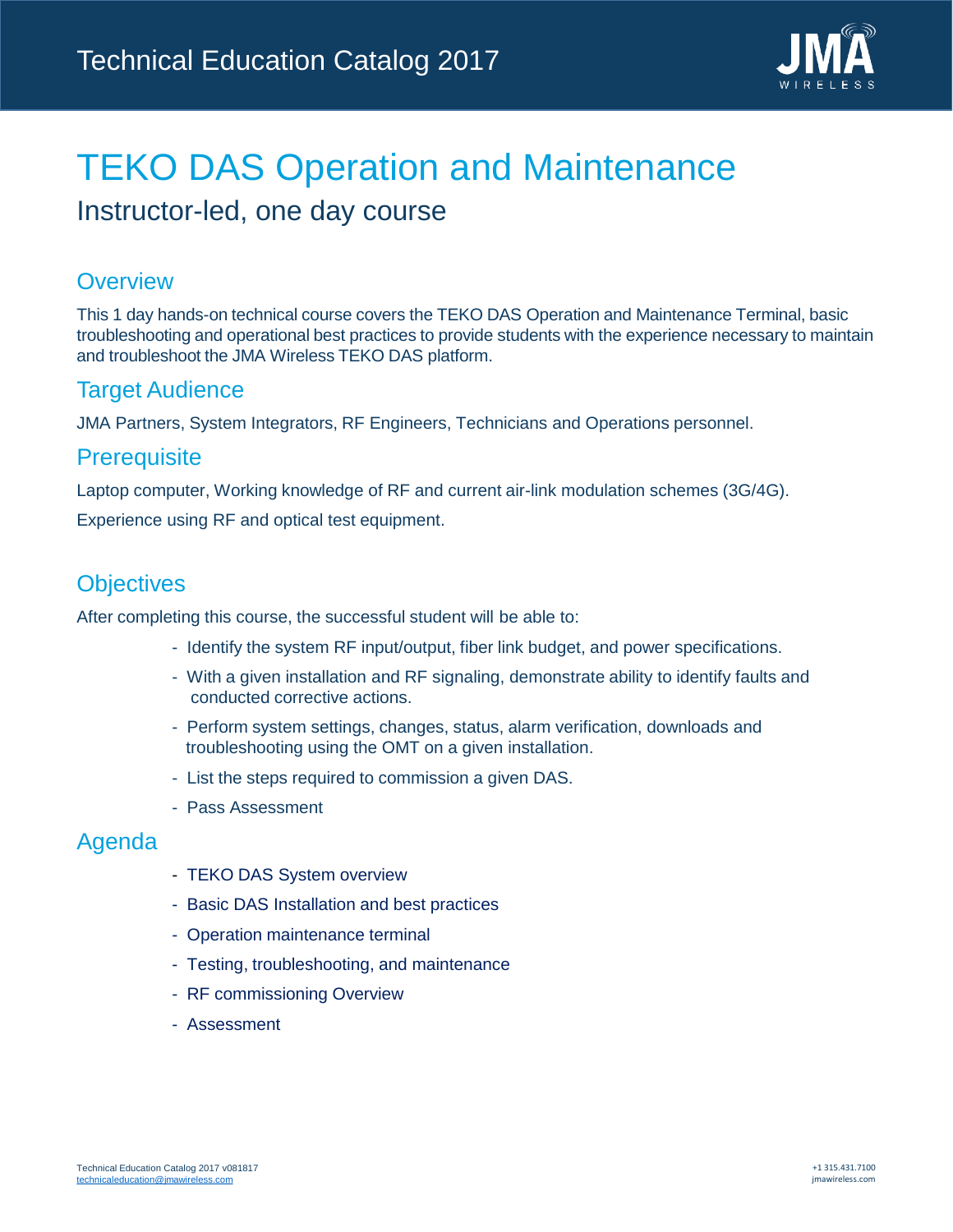

# TEKO DAS Certified Commissioning Review Webinar

### **Overview**

This 1  $\frac{1}{2}$  hour interactive webinar provides information helpful to RF engineers who are tasked with commissioning the TEKO DAS platform. A review of the commissioning steps, tools, and required test equipment will be presented, along with a question and answer period.

### Target Audience

JMA wireless partners, System Integrators, RF Engineers or those who are currently certified in TEKO DAS Installation and Commissioning.

### **Prerequisite**

Successfully completed the TEKO DAS Installation and Commissioning certification course and holding a current certification.

### **Objectives**

After completing this course, the student will be able to:

- Describe end-to-end JMA DAS platform, from RF source to Remote Unit
- Identify and describe the function of the DAS platform components
- List the steps required to commission the TEKO DAS.
- Identify the necessary commissioning tools and describe their functions.

- DAS RF block diagram end-to-end overview
- TEKO DAS platform components
- RF and optical input/output, fiber link budget, and remote unit power classes
- Commissioning tools
- RF Commissioning process and steps
- Questions and answers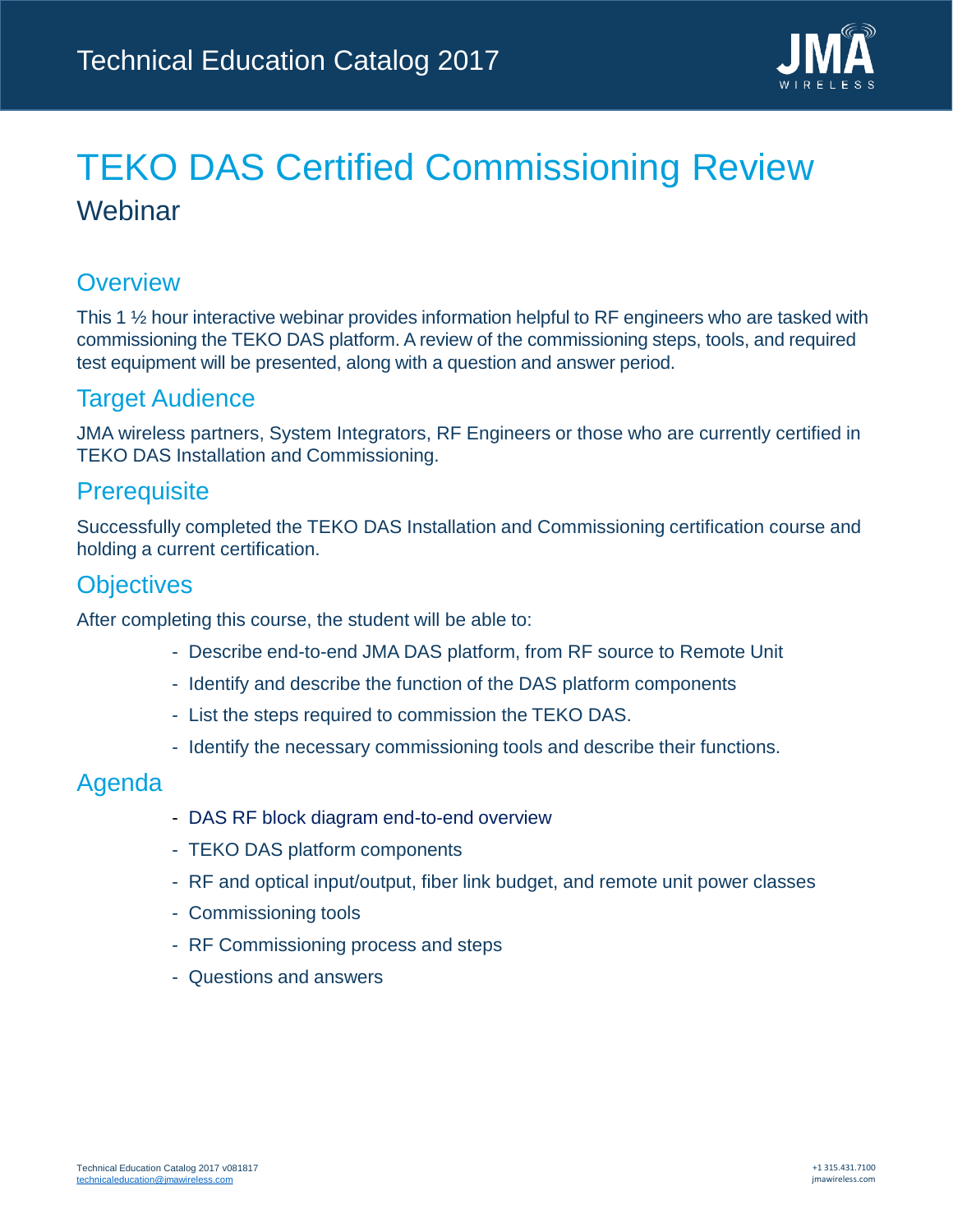

## TEKO DAS Basic Installation Webinar

### **Overview**

This 2-hour technical webinar provides students with the information necessary to install the TEKO DAS Master Unit and Remote units. Topics covered include installation best practices, accessing the operation and maintenance terminal (OMT) and performing green light testing.

### Target Audience

JMA Partners, System Integrators, Technicians, Operations personnel and Installers.

### **Prerequisite**

Basic knowledge of AC and DC electrical circuits, grounding, antenna and electronic equipment installation.

## **Objectives**

After completing this webinar, the student will be able to:

- Identify the Master Unit and Remote unit Components RF interfacing
- List the system optical input/output, fiber link budget and electrical specifications
- Describe the standard optical topologies
- List the required tools and installation best practices
- Explain how to log into the OMT and perform green light testing

- DAS RF block diagram end-to-end overview
- Master Unit components, Installation and best practices
- Remote Unit components, installation and best practices
- Optical Topology and link budgets
- Operation and Maintenance Terminal (OMT)
- Green Light Testing
- Installation tools and equipment
- Assessment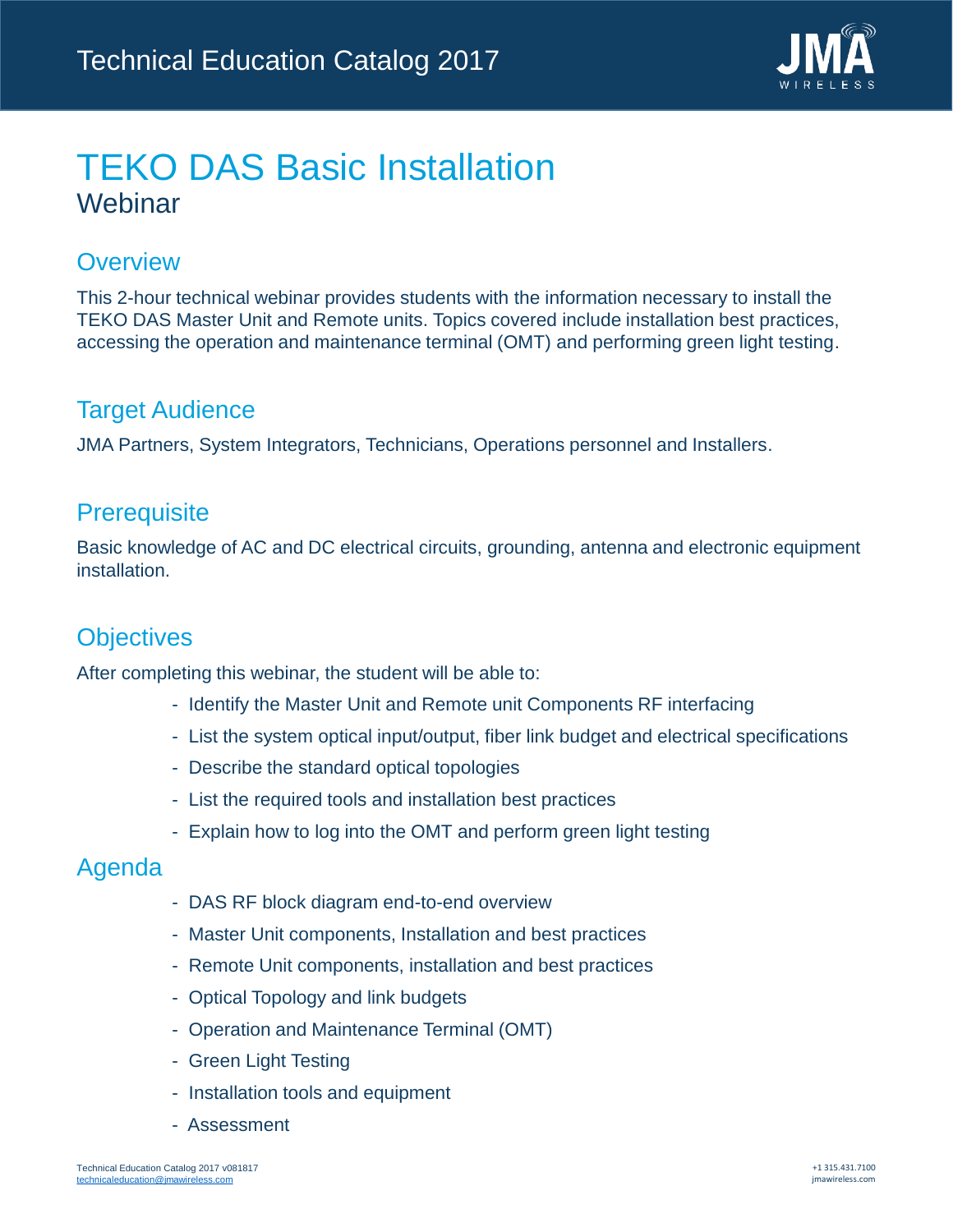

## TEKO DAS Components in iBwave Webinar

### **Overview**

This 1.5-hour interactive webinar provides students with the information necessary to identify the TEKO DAS equipment, install vex files, configure master unit components and utilization of the automatic and manual power sharing while designing active DAS within the iBwave environment.

### Target Audience

JMA Wireless partners, system integrators, DAS designers, technical staff, sales and marketing.

### **Prerequisite**

Good working knowledge of iBwave software. Basic knowledge of radio frequency (RF) and distributed antenna systems (DAS).

### **Objectives**

After completing this webinar, the student will be able to:

- Identify TEKO DAS components in iBwave Parts menu list.
- Describe main features of TEKO DAS components in iBwave.
- Position TEKO DAS equipment in the rack at master unit side.
- Perform iBwave commissioning with both automatic and manual power sharing.
- Illustrate how to import TEKO DAS VEX files.

- Find TEKO components in iBwave
- TEKO remote units
- Building a TEKO master unit
- Power sharing: automatic vs. manual
- TEKO VEX files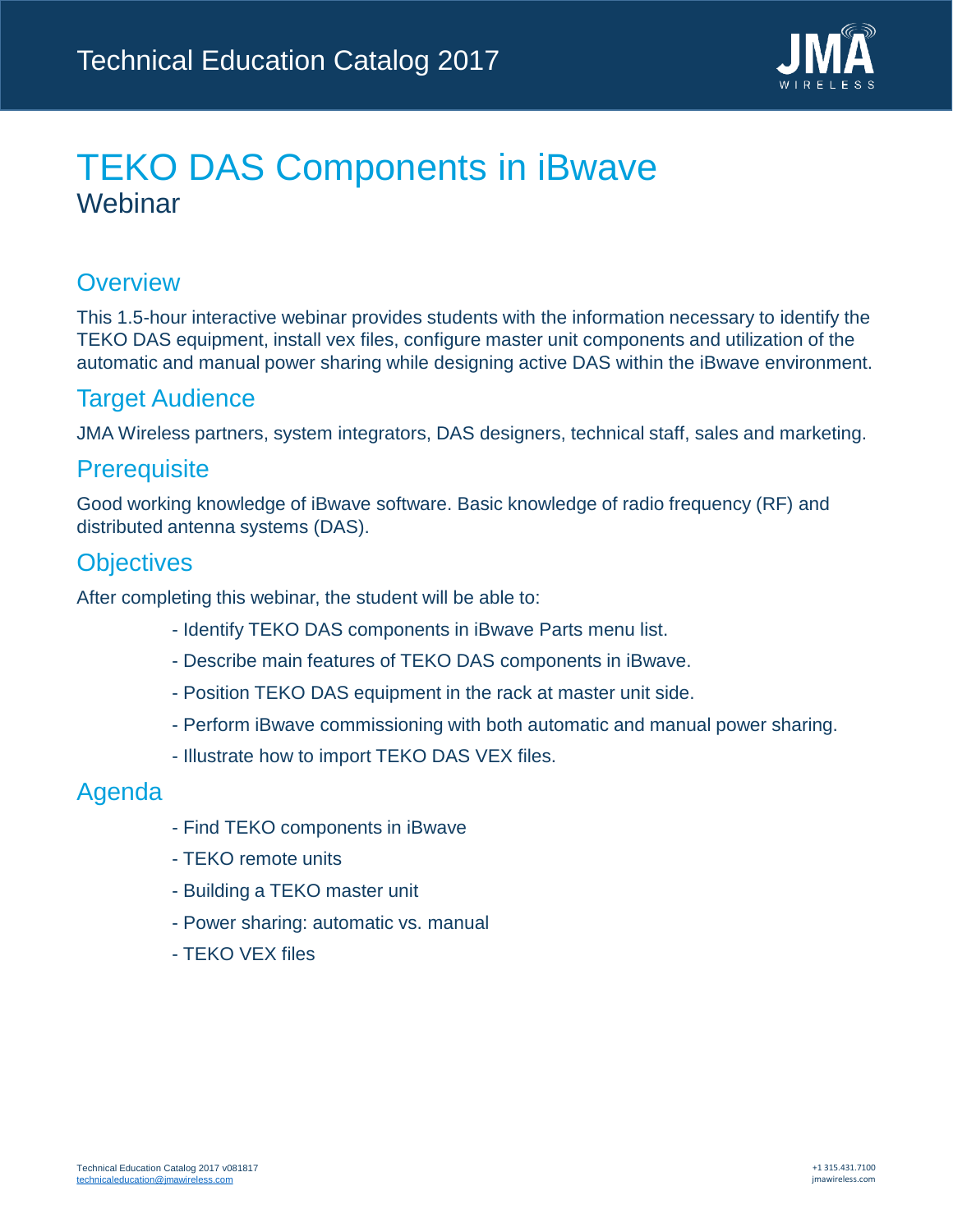

# TEKO DAS in iBwave Certification

## Instructor-led, two-day course

#### **Overview**

JMA Wireless TEKO DAS in iBwave is an instructor-led, hands-on, two-day certification course. The purpose of this course is to enable iBwave users to proficiently design JMA Wireless TEKO DAS solutions using provided vex and template files. Attendees will gain the experience to effectively design TEKO DAS systems.

## Target Audience

JMA Wireless partners and customers, RF engineers and radio planners designing with the JMA Wireless TEKO platform in iBwave.

### **Prerequisite**

Current iBwave Level 1 certification or higher, attended JMA Wireless TEKO DAS Platform Webinar or I&C course, laptop with the following minimum specifications: 2.0 GHz processor, Windows 7, 8 or 10 OS, 500 MB hard disk, 1024 x 768 resolution, 24-bit monitor.

### **Objectives**

After completing this course, the student will be able to:

- Describe the TEKO DAS platform product specifications and end-to-end architecture.
- Locate and import JMA Wireless TEKO vex file.
- Define the necessary design parameters.
- Obtain the correct output power from the amplifier.
- Demonstrate the ability to use automatic and manual power sharing.
- Recognize where to adjust system gains.
- Identify, select, and assemble JMA Wireless TEKO components in iBwave (das, connectors, antennas) based on given design parameters
- Construct rack elevation drawings following JMA Wireless TEKO best practices
- Generate BOM

- Session 1: Product overview
- Session 2: Locate and Import JMA TEKO vex file
- Session 3: Define the design parameters
- Session 4: Identify, select, and assemble JMA TEKO components
- Session 5: Automatic and manual power sharing/system gains
- Session 6: Generate BOM
- Session 7: Assessment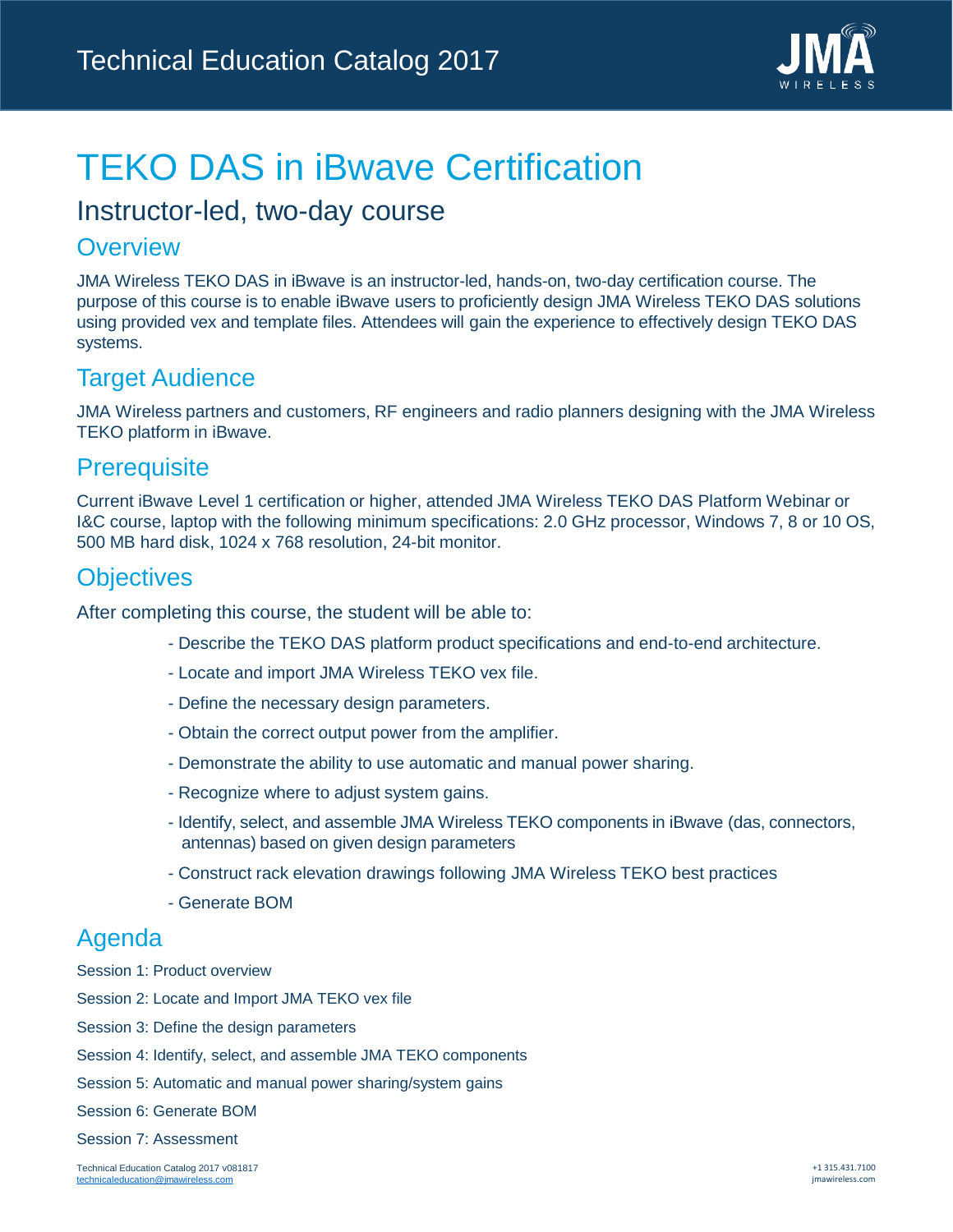

## TEKO DAS Advanced Configuration and Architectural Design Certification Instructor-led

#### **Overview**

This 2 day hands on instructor led course will enable experienced RF/Radio planners and designers to effectively select the correct product(s), determine power supply requirements and assemble accurate bill of materials optimized for given applications.

#### Target Audience

JMA Partners, System Integrators, DAS designers and Radio planners who have experience designing indoor and outdoor Distributed Antenna Systems.

#### **Prerequisite**

Working knowledge of RF and Radio planning applications, techniques and tools. Laptop computer. Attend either TEKO DAS Product Webinar or TEKO DAS Installation and Commissioning course.

#### **Objectives**

After completing this course, the student will be able to:

- Identify the major components that comprise the TEKO DAS platform
- Select the appropriate Point of Interface for a given application
- Select the appropriate Remote Unit(s) for a given application
- Determine the type of Optical Transceiver (OTRX) needed for a given scenario
- Identify the most effective passive chain between POI and OTRX
- Describe use of the 7 band on one layer and Software Defined Remote Unit (SDRU) applications
- Explain how to implement Point to Point link with WDM or DWDM
- Calculate power requirements and create an accurate Bill of Material
- Assemble the needed number of basic building blocks components

- TEKO DAS product overview
- Point of Interfaces (POI)
- Between POI and OTRX: the most effective passive chain in the Master Unit
- OTRX options and selection based on the given scenario
- Sub rack, Supervision and Power calculations
- Remote Units
- Fiber architectures
- Special applications
- Product selection and Bill of material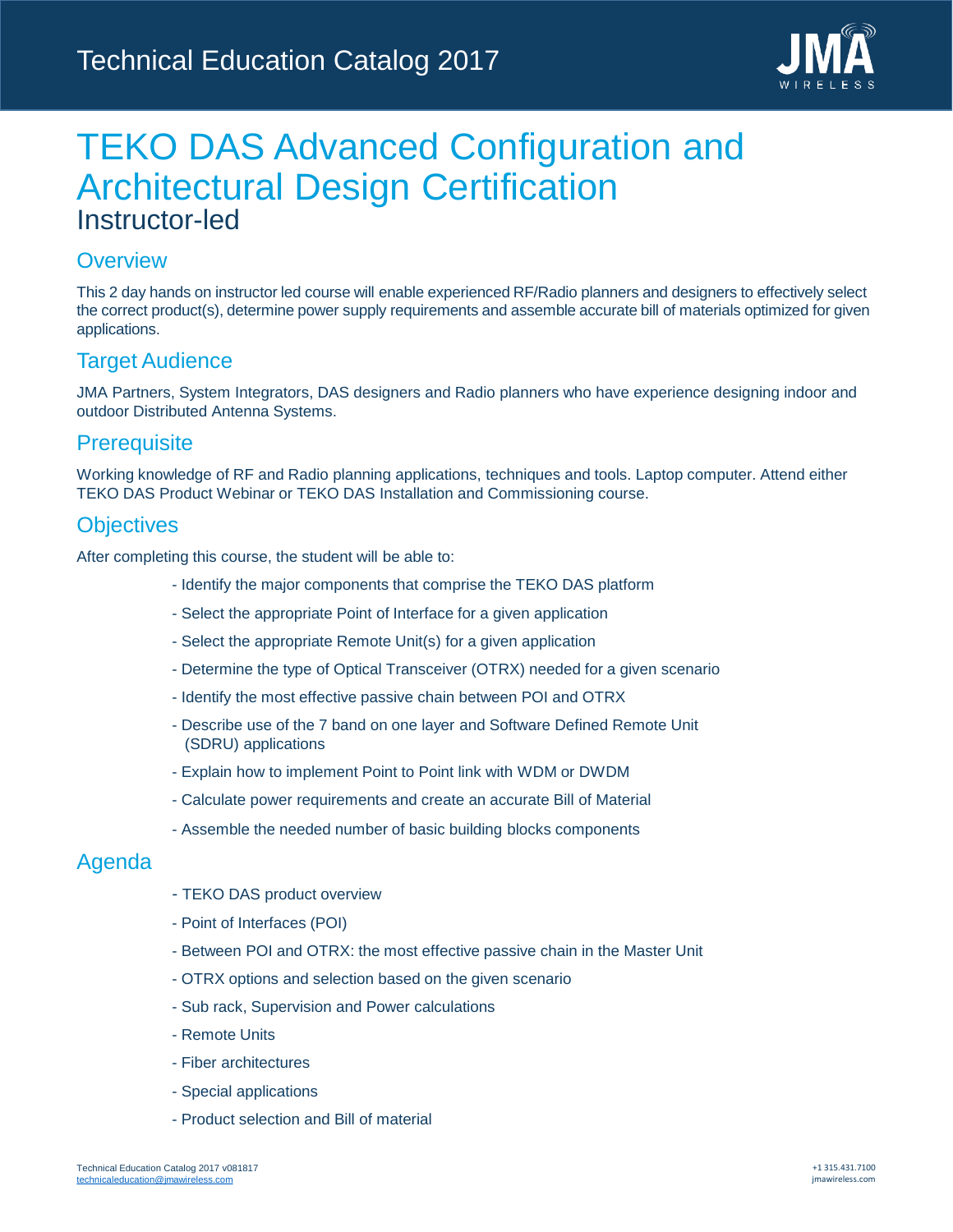

# JMA Wireless Uplink Performances Overview

## **Webinar**

### **Overview**

This 1 ½ hour interactive webinar provides those working with Distributed Antenna Systems with an overview on uplink considerations. The webinar is a deep walk-through on how uplink dimensioning affects system's performances and how TEKO DAS product line components can optimize uplink capacity. .

### Target Audience

JMA Partners, System Integrators, RF Engineers, DAS designers.

#### **Prerequisite**

Deep knowledge of Radio Frequency (RF) and Distributed Antenna Systems (DAS).

#### **Objectives**

After completing this course, the successful student will be able to:

- Identify the main elements of the link budget in uplink
- Describe how coverage area can be divided into different data-rate categories
- Explain the impact of Noise Figure, Uplink system gain and Uplink passive insertion loss on uplink performances
- Describe the effect on uplink performances using a D-RAN approach vs. an active DAS one
- Describe how TEKO DAS system can increase uplink data-rate
- Explain how the different Remote Unit power classes affect the uplink
- Select the appropriate Remote Unit power class to meet the highest possible uplink data-rate
- Distinguish between downlink and uplink limited systems

- Typical DAS design approach: downlink only
- Uplink link budget elements
- Uplink cell radius
- Uplink Key Performance Indicator (KPI) specifications
- Solutions Comparison
- Active DAS advantages in Uplink performances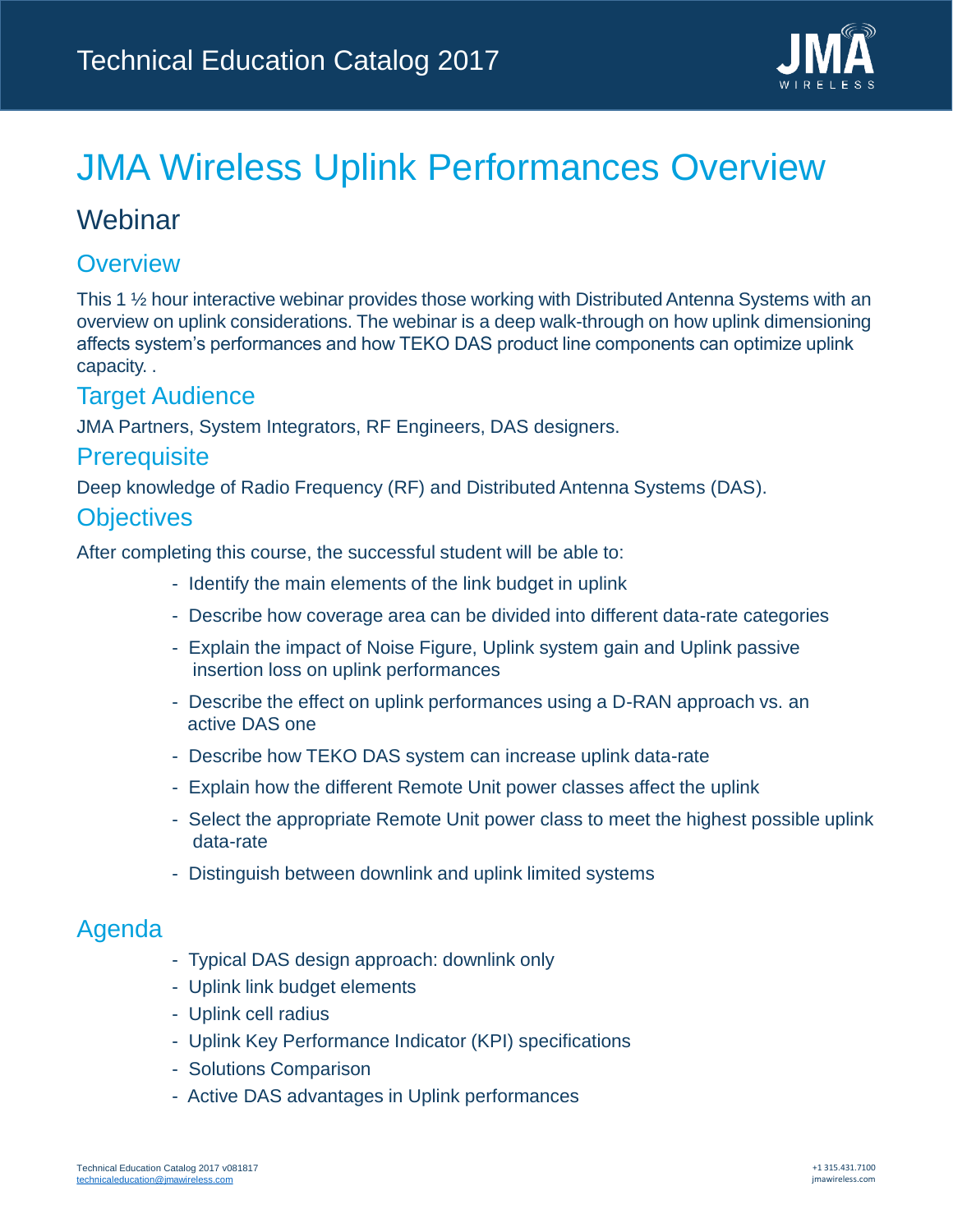

## FUZE Digital Electricity™ Installation & Maintenance Instructor-led, two-hour course



#### **Overview**

This 2-hour interactive FUZE Digital Electricity™ training session will improve installation and maintenance techniques when operating the JMA Wireless FUZE Digital Electricity™ system components.

### Target Audience

JMA Wireless contractors that are installing and maintaining FUZE Digital Electricity™ systems.

### **Prerequisite**

Attendees must have purchased a JMA Wireless FUZE Digital Electricity™ system or be planning to complete work for a JMA Wireless customer who has purchased. Each session is 2 hours in duration and requires no more than 10 and no less than 8 technicians attending per session. Location, seating, tables provided by the customer.

### **Objectives**

After completing this training, the student will be able to:

- Increase awareness of FUZE Digital Electricity™ system
- Become educated on how to receive support when installing the system
- Complete typical installation maintenance and commissioning practices
- Earn FUZE Digital Electricity™ certification card upon completion

- FUZE Digital Electricity™ presentation of features/benefits failure modes
- Instructor demonstration of proper techniques and hands-on support
- Review typical installation maintenance and commissioning practices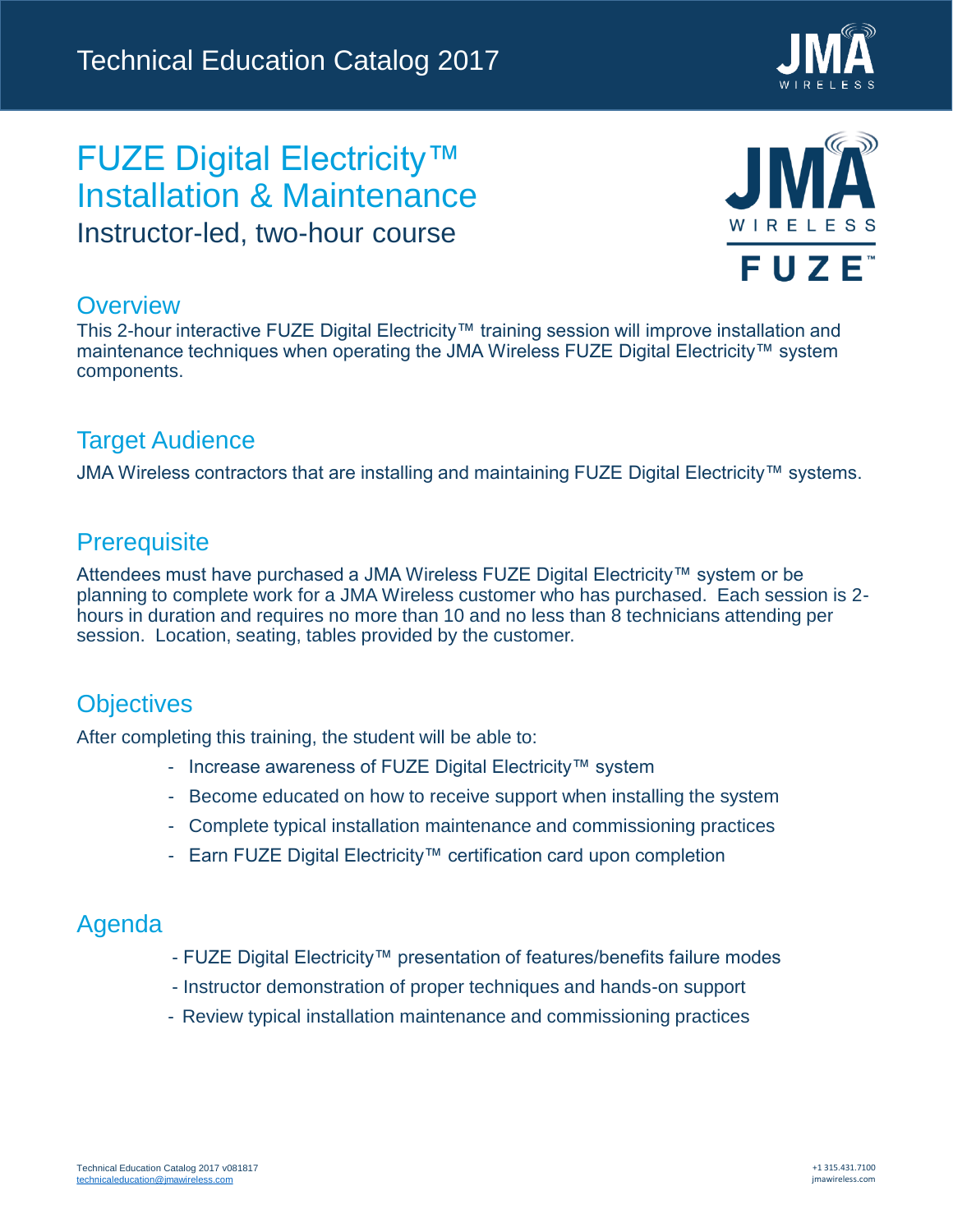

# Additional Course Information Customizable & flexible on-site or online training

## Training Locations

Instructor-led classroom courses are regularly scheduled and conducted globally in various regions along with customer-hosted locations.

## Private Training

Individual customers may request private courses to be conducted on-site or at hosted locations. Minimum of six students required.

## Online Learning

Webinars and online learning opportunities are regularly scheduled and can be taken at the student's convenience.

## Contact Us:

[technicaleducation@jmawireless.com](mailto:technicaleducation@jmawireless.com?subject=Technical Education Request) <info.jmawireless.com/support/technical-education>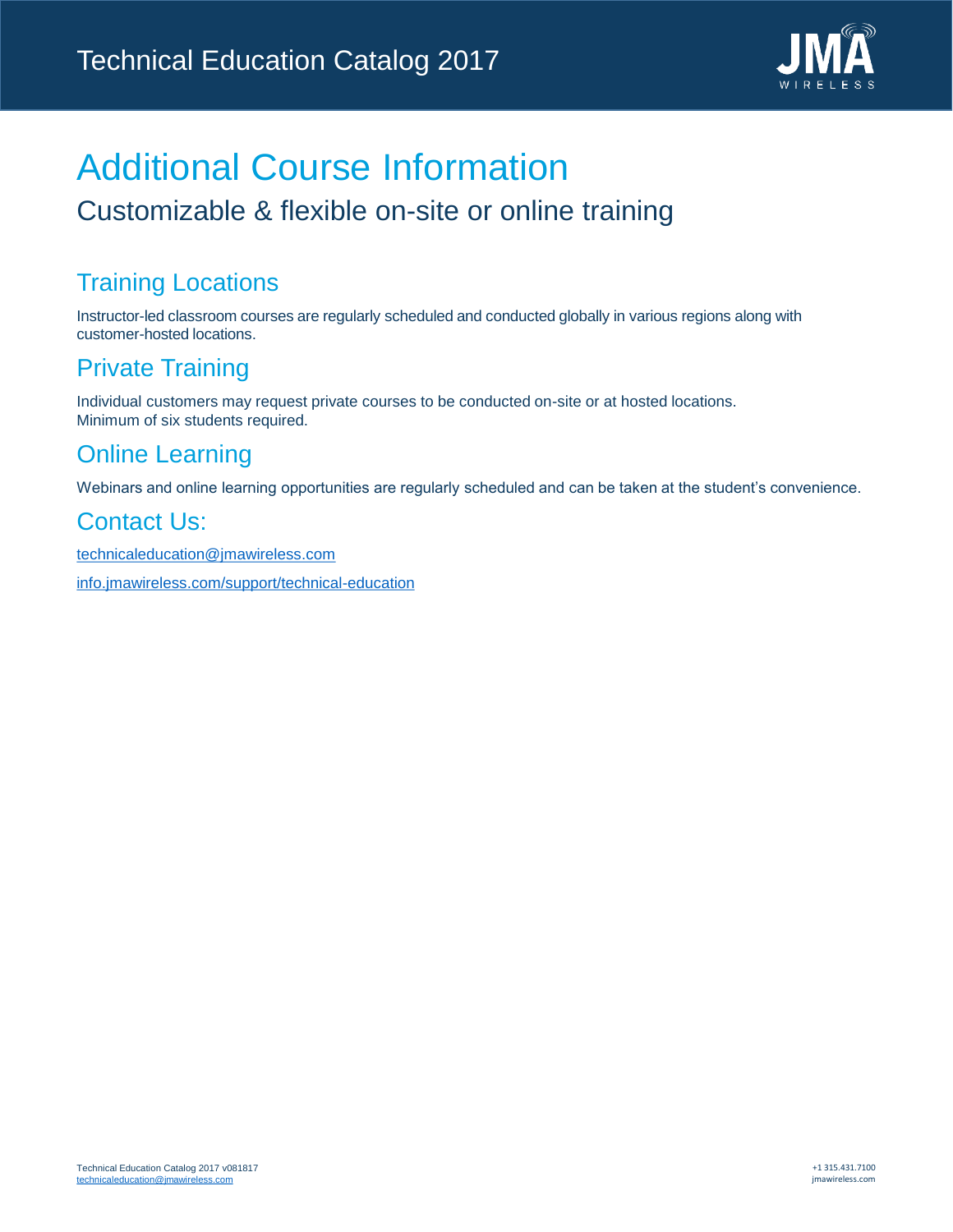

## JMA Wireless TEKO RF Repeater Installation and Commissioning Certification

Instructor-led, one-day course, international market only (not offered in North America)

### **Overview**

This hands-on technical course provides students with the experience to install, commission, and maintain the JMA Wireless TEKO RF Repeaters.

## Target Audience

JMA Wireless partners and system integrator installers, RF engineers, technicians and operations personnel.

## **Prerequisite**

#### All: Laptop computer

Commissioning: Working knowledge of RF and current air-link modulation schemes (2G/3G/4G). Familiarity and use of RF test equipment. Knowledge of TEKO DAS platform; participation in JMA Wireless TEKO DAS Platform Overview required.

### **Objectives**

After completing this course, the student will be able to:

- Identify the different RF repeaters configurations.
- Determine the minimum input power required for a given installation scenario.
- Install provided RF repeaters and verify proper operations.
- Describe different possibilities in terms of donor antennas and service antennas or leaky cable.
- Identify the system RF input/output, fiber link budget and power specifications.
- With a given installation and RF signaling, demonstrate ability to measure, calculate, and adjust the downlink and uplink gain settings.
- Perform system settings, changes, status, alarm verification, downloads and troubleshooting using the OMT on a given installation.
- List and demonstrate the steps required to commission a given RF repeater.
- Pass assessment.

### Agenda

Session 1: Product overview

Session 2: Installation

- Session 3: Operation maintenance terminal
- Session 4: RF commissioning
- Session 5: Testing, troubleshooting and maintenance